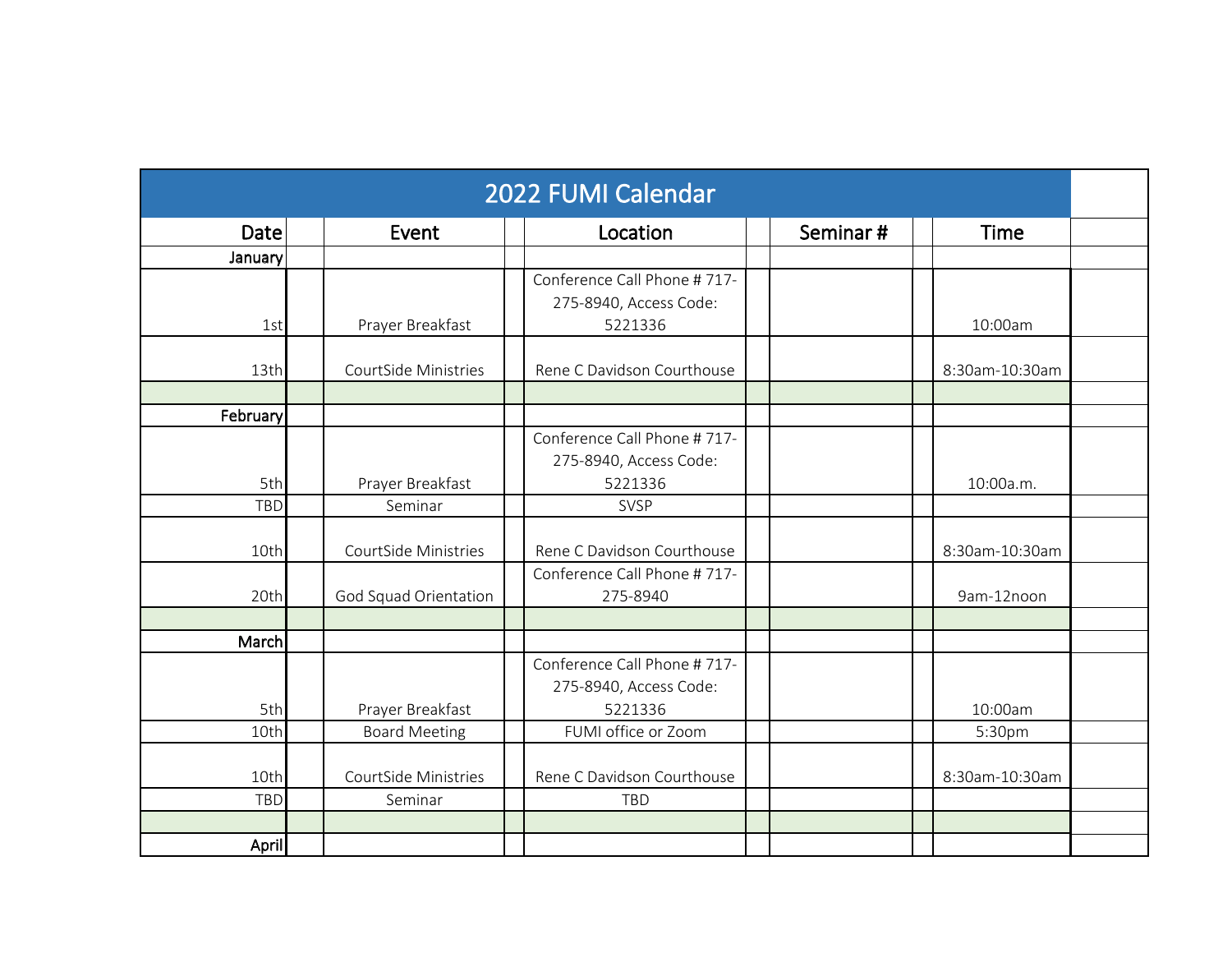|            |                            | Conference Call Phone #717-                           |  |                |
|------------|----------------------------|-------------------------------------------------------|--|----------------|
|            |                            | 275-8940, Access Code:                                |  |                |
| 2nd        | Prayer Breakfast           | 5221336                                               |  | 10:00am        |
| 14th       | CourtSide Ministries       | Rene C Davidson Courthouse                            |  | 8:30am-10:30am |
| TBD        | Seminar                    | TBD                                                   |  |                |
| May        |                            |                                                       |  |                |
|            |                            | Conference Call Phone #717-<br>275-8940, Access Code: |  |                |
| 7th        | Prayer Breakfast           | 5221336                                               |  | 10:00am        |
| 12th       | CourtSide Ministries       | Rene C Davidson Courthouse                            |  | 8:30-10:30     |
| 14th       | Pancake Breakfast          | Ice Creamery, Castro Valley                           |  | 8:00am-10:00am |
| 15th       | God Squad Orientation      | Conference Call Phone #717-<br>275-8940               |  | 9am-12noon     |
| 21st       | <b>Appreciation Dinner</b> | Neighborhood Church                                   |  | 6:00-9:00      |
| June       |                            |                                                       |  |                |
| 2nd        | <b>Board Meeting</b>       | FUMI office or Zoom                                   |  | 5:30pm         |
|            |                            | Conference Call Phone #717-<br>275-8940, Access Code: |  |                |
| 4th        | Prayer Breakfast           | 5221336                                               |  | 10:00am        |
| 9th        | CourtSide Ministries       | Rene C Davidson Courthouse                            |  | 8:30-10:30     |
| <b>TBD</b> | Seminar                    | TBD                                                   |  |                |
| July       |                            |                                                       |  |                |
|            |                            |                                                       |  |                |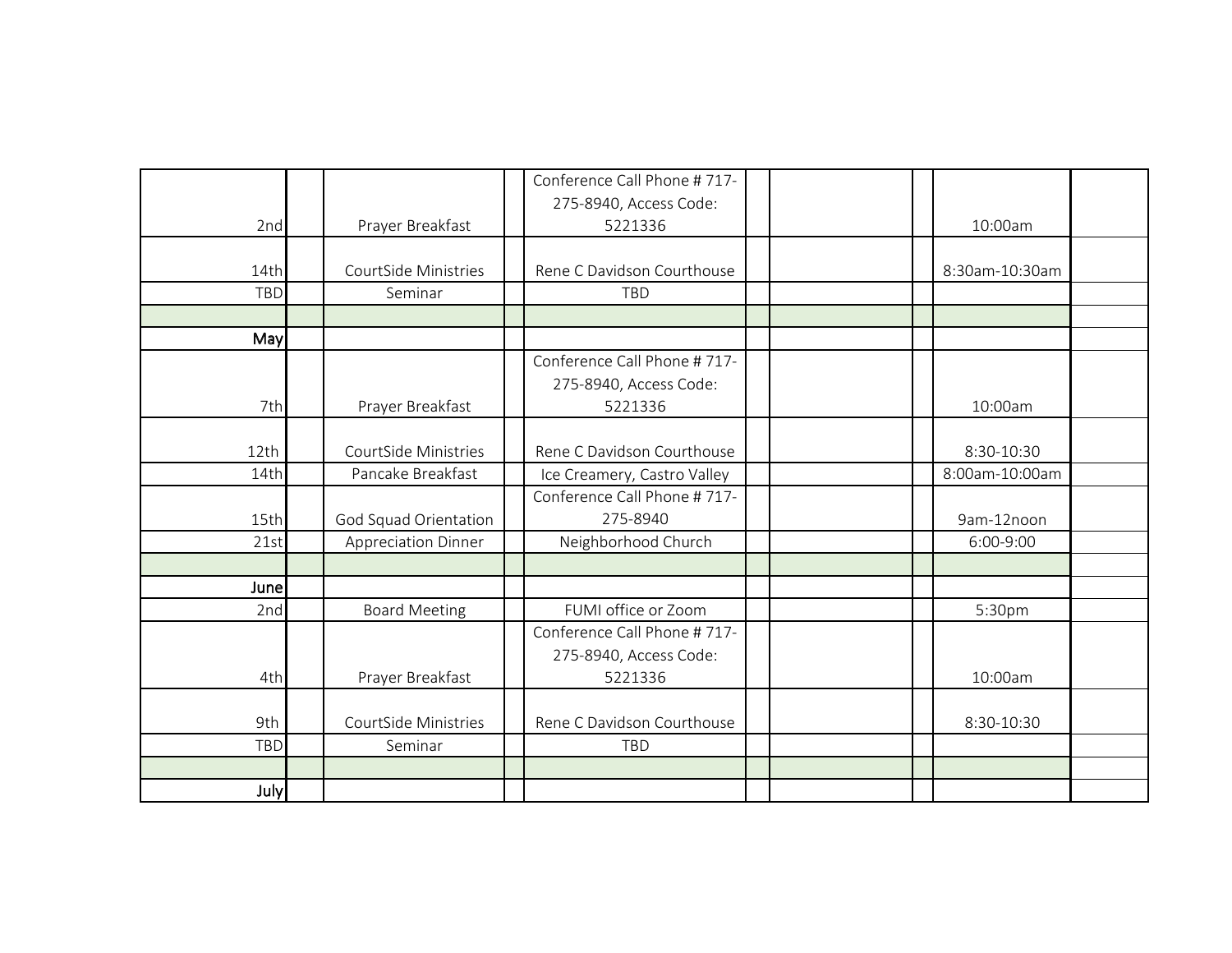|             |                                          | Conference Call Phone #717-<br>275-8940, Access Code:     |                           |  |
|-------------|------------------------------------------|-----------------------------------------------------------|---------------------------|--|
| 2nd         | Prayer Breakfast                         | 5221336                                                   | 10:00am                   |  |
| 14th        | CourtSide Ministries                     | Rene C Davidson Courtside                                 | 8:30am-10:30am            |  |
| <b>TBD</b>  | Seminar                                  | TBD                                                       |                           |  |
|             |                                          |                                                           |                           |  |
| August      |                                          |                                                           |                           |  |
|             |                                          | Conference Call Phone #717-                               |                           |  |
| 6th         | Prayer Breakfast                         | 275-8940, Access Code:<br>5221336                         | 10:00am                   |  |
|             |                                          |                                                           |                           |  |
| <b>TBD</b>  | Pastor's Prayer Meeting                  | Fumi Office                                               | $1:00-2:00$               |  |
| 11th        | CourtSide Ministries                     | Rene C Davidson Courthouse                                | 8:30am-10:30am            |  |
|             |                                          | Conference Call Phone #717-                               |                           |  |
| 21st        | God Squad Orientation                    | 275-8940                                                  |                           |  |
|             | Seminar                                  | TBD                                                       |                           |  |
| September   |                                          |                                                           |                           |  |
| 1st         | <b>Board Meeting</b>                     | Zoom or Fumi Office                                       | 5:30pm                    |  |
|             |                                          | Conference Call Phone #717-                               |                           |  |
|             |                                          | 275-8940, Access Code:                                    |                           |  |
| 3rd         | Prayer Breakfast                         | 5221336                                                   | 10:00am                   |  |
| 8th         | CourtSide Ministries                     | Rene C Davidson Courthouse                                | 8:30am-10:30am            |  |
| <b>TBD</b>  | Seminar                                  | TBD                                                       |                           |  |
|             |                                          |                                                           |                           |  |
| October     |                                          |                                                           |                           |  |
|             |                                          |                                                           |                           |  |
| 1st<br>13th | Prayer Breakfast<br>CourtSide Ministries | Conference Call Phone #717-<br>Rene C Davidson Courthouse | 10:00am<br>8:30am-10:30am |  |